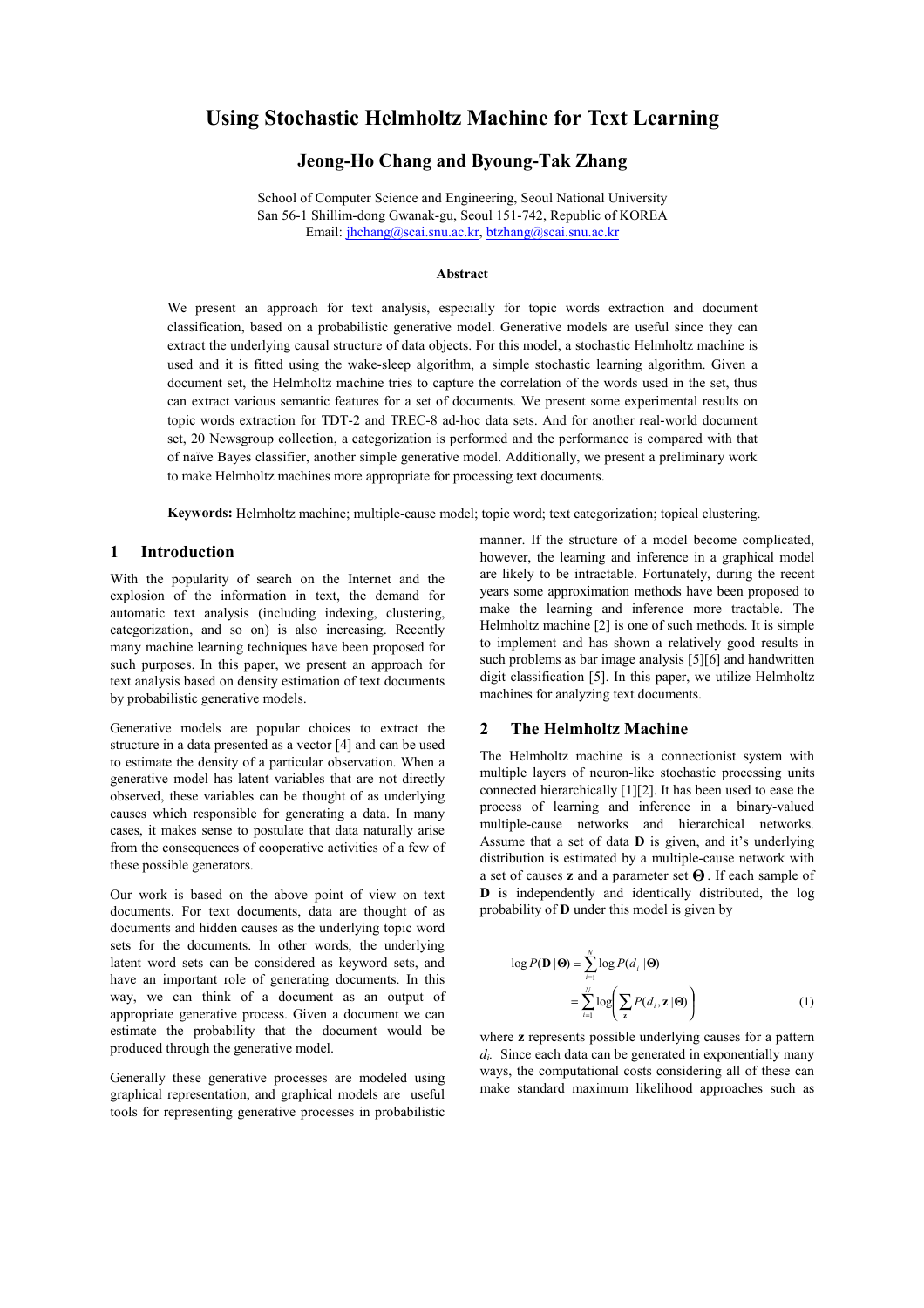EM algorithm intractable. Therefore, it is usual that some approximations are introduced.

Helmholtz machines introduce, in addition to a generative network, a recognition network to compute an approximate distribution over the hidden causes **z** for each data pattern. Figure 1 shows a simple Helmholtz machine with one input layer and one hidden layer. The generative model is implemented by top-down connections **Θ** and the



*Figure 1. A Helmholtz machine* 

recognition model is implemented by bottom-up connections **Φ**. The nodes are stochastic binary nodes, and those in the same layer are conditionally independent one another, given the values of the nodes leading into those.

In the recognition network, the probability that the *j*th unit in layer *l* has activity  $s_i = 1$  is the function of the activities  $s_i$ of the units in layer  $(l-1)$ , and this is given by

$$
q_j(\mathbf{\Phi}, \mathbf{s}^{l-1}) = \sigma\left(\sum_{s_i \in (l-1)} s_i \phi_{ij}\right) \tag{2}
$$

In the generative network, the probability that the *j*th unit in layer *l* has activity  $s_i = 1$  is the function of the activities  $s_i$ of the units in layer  $(l+1)$ , and given by

$$
p_j(\mathbf{\Theta}, \mathbf{s}^{l+1}) = \sigma\left(\sum_{s_i \in (l+1)} s_i \theta_{ij}\right) \tag{3}
$$

where  $\sigma(x) = 1/[1 + \exp(-x)]$  [2].

By iteratively adjusting all the weights in both generative network and recognition network, we can maximize a lower bound on the log likelihood for a give data set. A simple stochastic algorithm, called the *wake-sleep algorithm* [6], is used for the adjustment.

# **3 Applying the Helmholtz machines to Text Documents.**

We intend to capture the underlying regularities or causal structures in a text corpus by finding coherent sets of words within a high-dimensional document space. A document is encoded as *n* dimensional binary vector, where *n* is the vocabulary size for a document set. Thus each entry of the vector represents whether the corresponding word exists in the document.

In applying to text documents, we use two-layer Helmholtz machines as depicted in Figure 1. Both hidden nodes and input nodes are binary as proposed originally in [2]. For input nodes on the generative network, however, we use *competitive* activation functions proposed in [3] in stead of sigmoid activation function, and these are used to estimate the probability of being "*on"* of the input nodes. This function is given by

$$
P_j(\Theta, \mathbf{s}^1) = 1 - \frac{1}{1 + \sum_i s_i^1 \theta_{ij}} \tag{4}
$$

where each weight on the corresponding connection from the latent node to input node is non-negative and interpreted as the contribution to the odds that if  $s_i$  is 1 then  $s_j$  is 1. These non-negativity properties permit the combination of the latent topics to represent a document. But, only additive combinations of the latent topics are allowed and no subtraction can occur. This leads to the easier interpretation of the semantic analysis results. For the remaining nodes, sigmoid activation function is used in Equation 3.

In the next two sections, we present more specific settings of Helmholtz machines for various experiments. And in Section 6, a slight modification that permits Helmholtz machines to utilize word count information is introduced.

# **4 Topic Words Extraction**

#### **4.1 Data Sets and Experimental Setup**

Two real-world document corpora are experimented with, TREC-8 ad-hoc data set and TDT-2 collection. Among TREC-8 data set, we have selected four topic sets that have relatively many relevant documents, 1,069 documents in total. These topics include: *foreign minorities in Germany*  (*ID 401*), *economy in Estonia* (*ID 434*), *inventions and scientific discoveries* (*ID 439*), and *King Husayn and peace in the Middle East* (*ID 450*). In the case of TDT-2 collection, a subset of the data set has been selected of which each topic has more than 100 documents, 6,169 documents in total. Since the topics and events of these document collections will be familiar for most readers, it will be easier to verify the resulting sets of topic words.

All uppercase letters in a document have been converted to lowercase, so effectively capitalization is ignored. Stop words in a standard stop word list have been eliminated, and also words that occur no more than 5 times have been removed. For the ease of analysis of the result, no stemming or further preprocessing has been performed. The resulting vocabulary sizes were 8,828 for the TREC-8 ad-hoc corpus and 13,213 for the TDT-2 corpus. Finally each document has been encoded using the binary features, 1 for the existence of a word *w* and 0 for the absence of the word.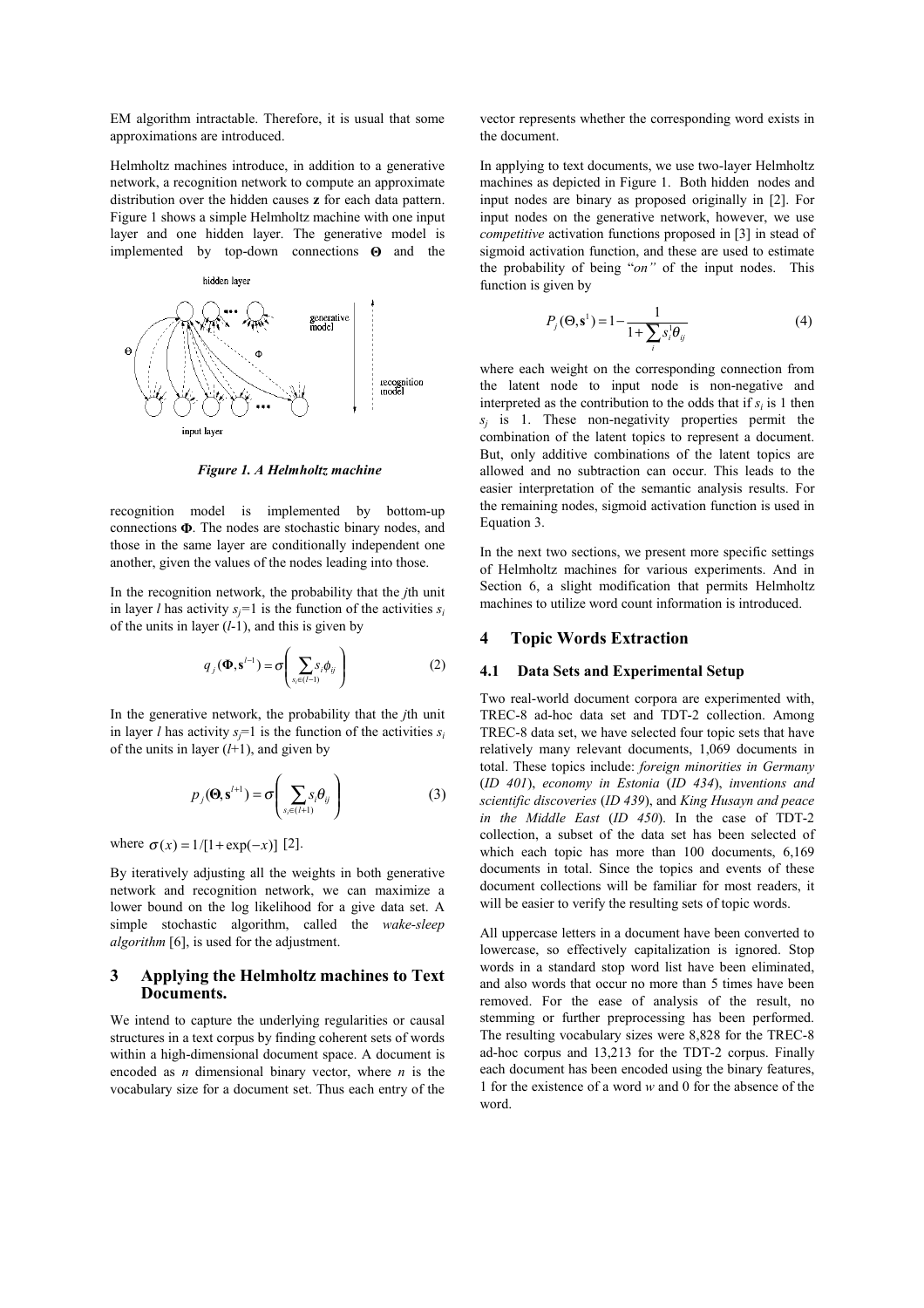For the TREC-8 collection, as an initial experiment to test the viability of the Helmholtz machine to text documents, the number of the latent factors has been set to four which is the same as the number of topics in the data set. By this setting, each document is assumed to be represented by only one latent factor. For TDT-2 collection, we have experimented with various number of latent factors, 16, 32, 64 respectively.

#### **4.2 Experimental Results**

Table 1 shows the four factors extracted by the Helmholtz machine for TREC-8 data set. In each latent factor, it can be seen that the related words of each topic have been grouped together. Though the Helmholtz machine is identified as a kind of multiple-cause model where each data is represented by more than one factor, we can see that it works well when the documents well separated in their topics. Experiments on the document clustering based on this result are presented Section 6.

*Table 1. Four factors from TREC-8 ad-hoc collection. The words w of each factor z are ordered according to*   $P(w|z)$ *.* 

| 401 | germany, german, asylum, foreigners, wing,<br>minister, social, foreign, union, Turkish     |
|-----|---------------------------------------------------------------------------------------------|
| 434 | estonia, economic, foreign, trade, Estonian,<br>government, country, state, Russia, Tallinn |
| 439 | company, technology, development, market,<br>production, research, make, patent, work, cost |
| 450 | king, jordan, peace, israel, jordanian, israeli, talks,<br>arab, minister, east             |

Table 2 shows some of the latent factors for TDT-2 collection, extracted with 16 latent factors. As in experiment for TREC-8 data set, we can see that the related words on the same topic have been grouped together.

*Table 2. Some topic word sets from TDT-2 corpus.* 

| warplane, airline, saudi, gulf, wright, soldiers, yitzhak,<br>tanks, stealth, kurds                 |
|-----------------------------------------------------------------------------------------------------|
| olympics, nagano, olympic, winter, medal, hockey,<br>athletes, cup, slalom, medals                  |
| netanyahu, palestinian, arafat, israeli, yasser, kofi,<br>annan, benjamin, mideast, gaza, Jerusalem |
| imf, monetary, currencies, currency, rupiah, singapore,<br>bailout, traders, markets, Thailand      |
| pope, cuba, cuban, embargo, castro, lifting, cubans,<br>havana, alan, invasion                      |

Table 3 show three latent factors accomplished with 64 latent factors. With this increased factors, it is shown that the topic on "*winter Olympics*", the item on the second row in Table 2, is decomposed into 3 subtopics. This shows the properties of the Helmholtz machine as a multiple-cause model on text documents where each document is represented by combining several of the semantic features.

*Table 3. Topics on the winter Olympics: "Skating", "Ice hockey", "General & Ski".* 

| <b>SKATING</b>        | skating, figure, program, olympic,<br>champion, skate, short, competition,<br>lipinski, judges, medal, tara, triple, ice,<br>kwan, jumps, |
|-----------------------|-------------------------------------------------------------------------------------------------------------------------------------------|
| ICE<br><b>HOCKEY</b>  | team, hockey, ice, canada, game,<br>olympic, players, goal, tournament,<br>leaguer, scored, , puck, stick,                                |
| <b>GENERAL</b><br>ETC | won, olympics, winter, games, nagano,<br>world, race, medal, gold, silver, , ski,<br>finish, event, final, slalom,                        |

Additionally, in examining the result in more detail, we have found an interesting fact. This is shown in Table 4. For each factor *z*, a word *w* is in decreasing order of the conditional probability  $P(w|z)$ . The first two columns represent the different contexts where the word 'bank' is used: *bank* related with finance and *bank* related with river or shore. And the last two contexts represent the different usages of another word 'race': arms *race* and *race* in games like ski. In this way, the different meanings or usages of the same word can be differentiated by Helmholtz machines. Similar experimental results with PLSA and NMF are presented in [7][9].

*Table 4. Four selected factors from a 64 latent factors for the subset of TDT-2 corpus.* 

| "financial<br>crisis" | "Israel"    | "nuclear<br>race" | "winter<br>Olympics" |
|-----------------------|-------------|-------------------|----------------------|
| asia                  | israel      | india             | Won                  |
| economy               | palestinian | nuclear           | olympics             |
| percent               | peace       | pakistan          | winter               |
| financial             | netanyahu   | tests             | games                |
| market                | process     | arms              | nagano               |
| crisis                | arafat      | <b>RACE</b>       | world                |
| currency              | <b>BANK</b> | test              | <b>RACE</b>          |
| dollar                | benjamin    | weapons           | medal                |
| japan                 | yasser      | indian            | gold                 |
| $\ddotsc$             |             |                   | silver               |
| <b>BANK</b>           | talks       | security          | .                    |
|                       |             |                   | athletes             |

## **5 Text Categorization**

This section presents the results of text document categorization by Helmholtz machines.

#### **5.1 Data Set and Experimental Setup**

In our text categorization experiment, 20 UseNet newsgroup data set is used. This data set, collected by Ken Lang [8], contains 20,000 articles evenly divided among 20 discussion groups [8][11].

As in previous experiments in Section 4, a document is represented by a vector of binary attributes indicating which words occur and do not occur in the document. In addition to the preprocessing described in Section 4, a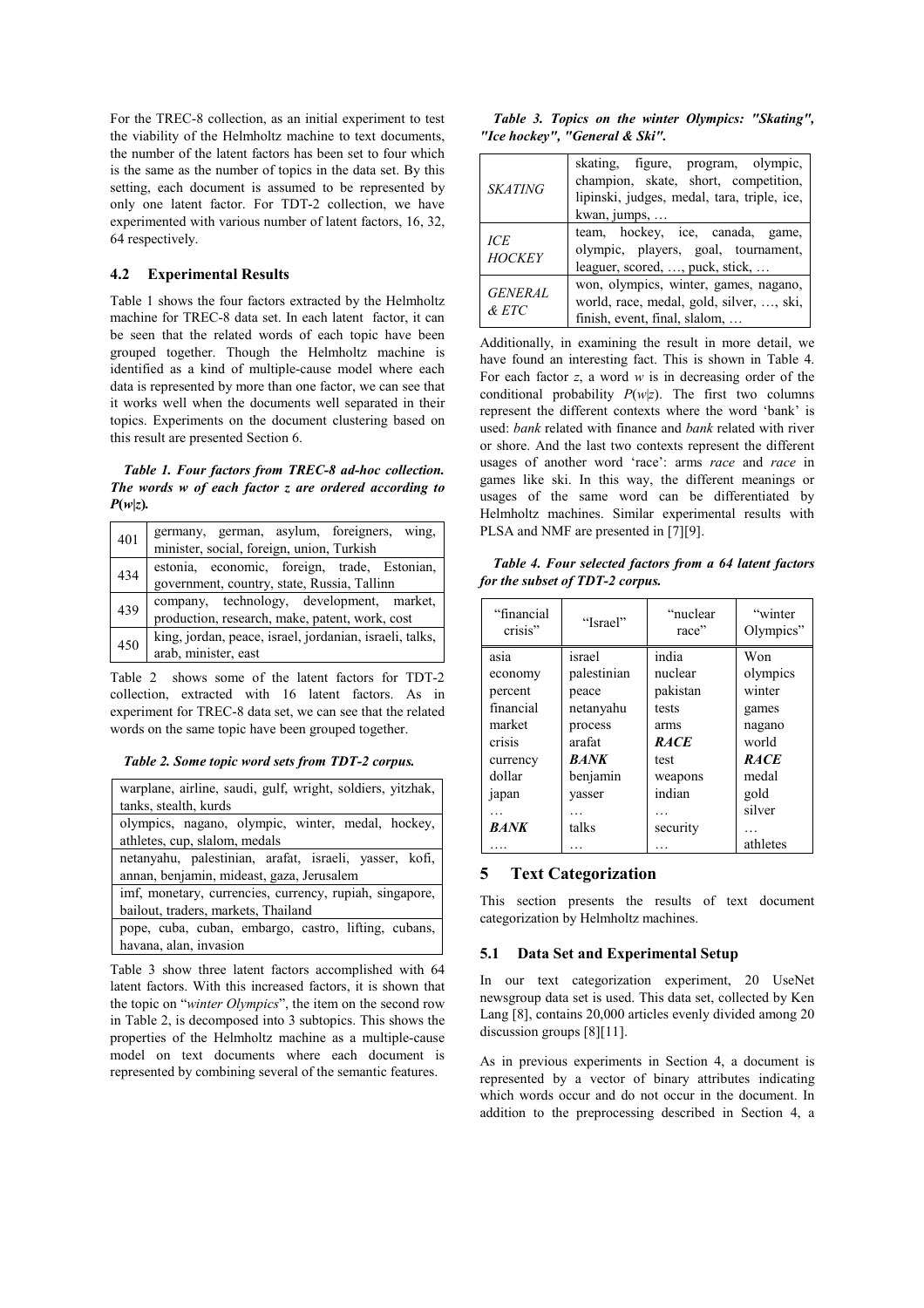further step has been introduced. We have selected 6,000 informative words by pruning words after calculating the information gain of each word. The information gain for a word is calculated as follows.

$$
G(w) = -\sum_{c} P(c) \log P(c)
$$
  
+  $P(w) \sum_{c} P(c | w) \log P(c | w)$   
+  $P(w) \sum_{c} P(c | \neg w) \log P(c | \neg w)$  (5)

Where  $G(w)$  is the information gain of a word *w*,  $P(c)$  is the probability of a category,  $P(w)$  is the probability of a word, and  $P(c|w)$ ,  $P(c|-w)$  are the probabilities of a category *c* when there exists *w* and does not exist, respectively.

The distribution of each of the 20 classes of newsgroup data has been modeled using a separate stochastic Helmholtz machine with 6,000 binary input nodes and 1 hidden layer of 10 binary nodes. As in [5], once the 20 Helmholtz machine have been fitted, classification of a test document, *d*, proceeds by estimating the class likelihood  $P(d|c)$ , for each machine. This likelihood is estimated using 10 recognition sweeps. And Bayes' rule for the posterior probability of class *c* given a document *d* is calculated to produce a soft classification decision

$$
P(c | d) = \frac{P(d | c)P(c)}{\sum_{c'} P(d | c')P(c')},
$$
\n(6)

where P(*c*) is the prior probability of each category *c* and  $P(d|c)$  is the conditional probability that a document *d* is generated given a category *c*. In this experiment, P(*c*) is assumed to be equal to the empirical probability,  $\tilde{P}(c)$  $(=1/20)$ . Thus,

$$
P(c | d) = \frac{P(d | c)}{\sum_{c'} P(d | c')}, \qquad c \in \{0, 1, ..., 19\}
$$
 (7)

Finally, a hard decision c\* is made by choosing the best class which satisfies

$$
c^* = \arg \max_c P(c \mid d) \tag{8}
$$

#### **5.2 Experimental Results**

The results of categorization are shown in Table 5. For performance comparison, experimental results by naïve Bayes classifier are also presented. The naïve Bayes classifier assumes that all words of a document are independent of one another given the category of the document. There are two different generative models with this "naïve Bayes assumption", that is multi-variate Bernoulli event model and multinomial event model [10]. The multi-variate Bernoulli event model specifies a document in a binary vector over the space of words, like our Helmholtz machine model. The multinomial event model specifies that a document be represented by the set of word occurrences of each word in the document. In this event model, the number of occurrences of each word in the document is captured.

|                 |  | Table 5. Results of text categorization on 20 electronic |  |  |
|-----------------|--|----------------------------------------------------------|--|--|
| newsgroup data. |  |                                                          |  |  |

|          |                                | naïve Bayes classifier |                      |
|----------|--------------------------------|------------------------|----------------------|
|          | multi-<br>variate<br>Bernoulli | multinomial            | Helmholtz<br>machine |
| Accuracy | 73.95 %                        | 76.89 %                | 81.26 %              |

As indicated in [10], on 20 UseNet data set with high vocabulary size, the performance of the multi-variate Bernoulli event model is worse than that of the multinomial event model. By introducing the correlation between words in a document, however, Helmholtz machine achieved slightly better results compared to the multinomial event model in spite that it uses binary document vector. This shows that it can be helpful in text categorization to capture the correlation among words in a document.

#### **6 Using Word Count Information in Helmholtz Machine : A Preliminary Work**

In the experiments in Section 4 and Section 5, only binary information about the word existence in a document has been used. For such problems as text document clustering, however, it can be helpful to consider the number of words occurring in documents [12]. In this section, we present a preliminary work for using the word count information in the Helmholtz machine.

#### **6.1 A Modification of Helmholtz Machine**

In the work of [4], they have proposed to model the observed units as discrete Poisson random variables, by which they have tried to automatically discover stochastic firing patterns in large ensembles of neurons. In our experiment for text document, however, it didn't work well compared with the original binary Helmholtz machines. Rather, we assume that each observed unit could have multiple replicas, all of which have identical weights to and from the hidden units. This approach is similar to that of [14], where binary-valued, restricted Boltzmann machine with replicas has been applied to the problem of face recognition. But unlike their work, we don't introduce replicas for hidden nodes. In our work, the number of replicas of a visible node is the same as the number of occurrences of the corresponding word. With this replica trick, we can naturally utilize the word frequency information without changing the inference and learning procedures.

In recognition for a document  $d$ , the activities of the hidden causes are determined according to the probability given by the Equation 3. If a word corresponding to the *i*th node in the input layer occurs *m* times in the document, *n* replicas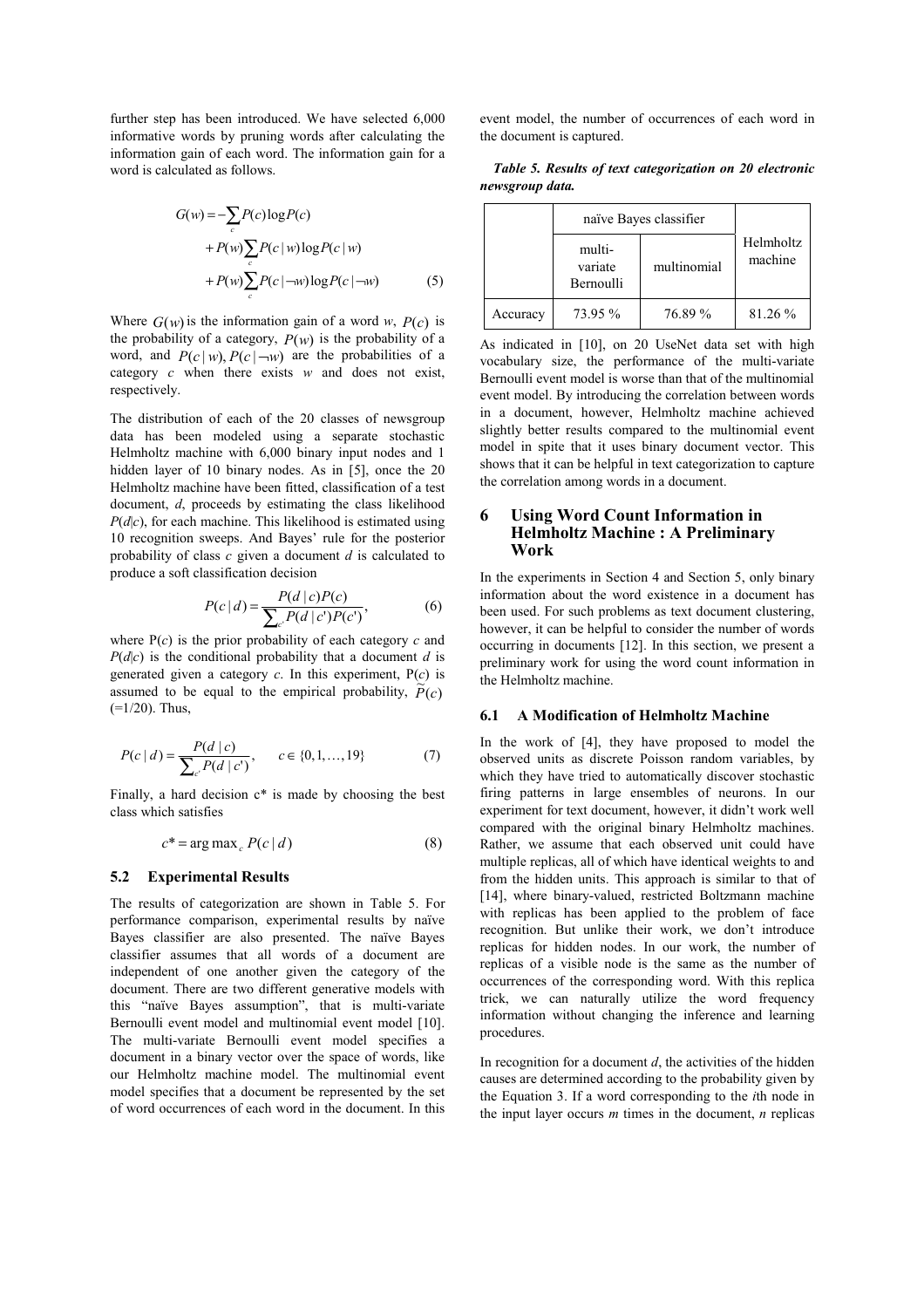for the node are introduced. In other words, the node split into *m* binary-valued nodes of which all the activities are 1. Figure 2 shows a two-layer Helmholtz machine with replicas. In practice, this is implemented simply by setting  $s_i = m$  in Equation 3. The generative network proceeds in the same way as the binary Helmholtz machine.



*Figure 2. The structure of a Helmholtz machine with replicas* 

To test the properness of the modified Helmholtz machine for text documents, we have experimented on topical clustering of documents and compared the result with that of the machine which considers binary information only.

# **6.2 Topical Clustering**

We have experimented with two data collection used in the previous experiments, TREC-8 ad-hoc data set and Newsgroup collection. For the latter, we have selected two disjoint subsets, which are about *recreation* and *science* respectively. The details are described in Table 6.

*Table 6. Subsets of Newsgroup corpus. Documents in each set have been randomly chosen from the corpus.* 

| Data Set   | Topics                                     | $#$ of doc<br>in each group | $#$ of doc<br>in total |
|------------|--------------------------------------------|-----------------------------|------------------------|
| Recreation | Autos<br>motorcycles<br>baseball<br>hockey | 500                         | 2,000                  |
| Science    | Crypt<br>electronics<br>medical<br>space   | 500                         | 2,000                  |

Each data set has been preprocessed as in Section 4. For the two Newsgroup data, after additional feature selection mechanism used in [13], we selected 2,000 words with the highest contributions to the mutual information between the words and the documents. Finally each document is represented employing "bag-of-words" or numeric vector space representation [12].

Table 7 shows overall clustering performance on the three data sets.

*Table 7. Clustering errors of Helmholtz machines on three data set.* 

|             | HM numeric   | HM binary    |
|-------------|--------------|--------------|
| TREC ad-hoc | $2.2 \%$ (4) | $7.7\%$ (4)  |
| Science     | $14.9\%$ (4) |              |
|             | $13.6\%$ (6) | $16.2\%$ (6) |
| Recreation  | $9.7\%$ (5)  | $11.6\%$ (6) |

After the model is fitted, each document *d* has been assigned to the cluster  $c^*$  with the highest posterior probability  $P(z_k|d)$  among all latent factors. That is,

$$
c^* = \arg \max_{z_k} P(z_k \mid d) \tag{9}
$$

Each probability has been approximated using the recognition network, and HM\_*numeric* and HM\_*binary* represent the Helmholtz machines with numeric vector representation and binary vector representation respectively. Note that HM\_*numeric* always outperforms HM\_*binary*.

For "recreation" data set, the clustering result was not satisfactory with just four latent nodes, and there have been consistent confusions between topics 'baseball' and 'hockey', or between 'autos' and 'motorcycles". When added another latent node, the experiment has shown some reasonable performance. The numbers in parentheses in the Table 6 represent the number of latent nodes of the corresponding Helmholtz machine. Among these five latent nodes, one node has no topic taking the significant majority, and a close examination of the most probable words for the latent node shows that it doesn't represent well any particular topic. It just contains the common words across all the electronic news articles. The details are shown in Table 8. When clustering documents, we simply ignore this residual node.

*Table 8. The 10 most probable words of each latent factor for "recreation" data set. Note that the last factor represents no specific topic.* 

| $\Omega$ | bike, ride, good, riding, motorcycle, bmw, bikes, ama,<br>road, rider    |
|----------|--------------------------------------------------------------------------|
|          | game, time, year, baseball, play, good, games, league,<br>season, team   |
|          | team, hockey, season, year, nhl, game, pittsburgh,<br>toronto, play, fun |
|          | car, engine, good, cars, drive, people, speed, ford,<br>make, price      |
|          | world, time, people, good, mail, make, canada, real,<br>read, post       |

For "science" data set, when it is given only four or five latent nodes, *HM\_binary* has not been able to extract appropriate topic clusters, and has shown very poor performance, only 48.5 % accuracy for four and 58.6 % accuracy for five. The result of *HM\_binary* for "science" data set in the Table 7 is that of being given six latent nodes. The two residual nodes have been ignored when clustering as for "recreation". Six latent factors for this data set using *HM\_binary* are shown in Table 9. From these